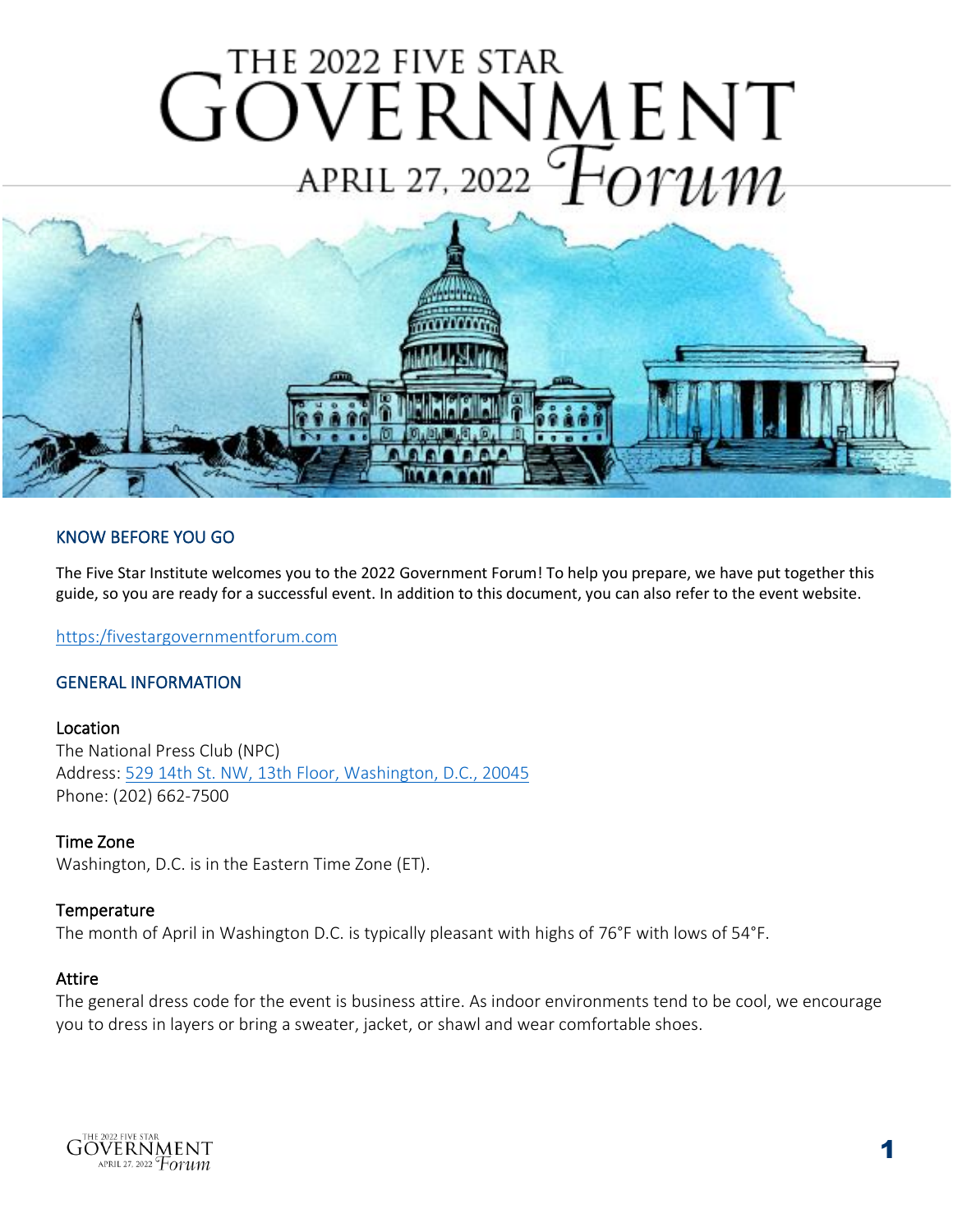## DUTY OF CARE

Five Star Institute is following the National Press Club's COVID-19 safety guidelines for this in-person event.

All visitors will be asked to provide proof of vaccination for entry or submit documents one week prior showing a religious or medical exemption AND a negative COVID-19 PCR test. Providing photos of vaccination card on a mobile device will suffice. For your convenience, attendees are also able upload a photo of their Vaccination Card to<https://press.org/vaxpass> prior to arriving at the event.

Additionally, temperature check stations are available at the entrance to the Club. No one with a temperature of 100.4°F (38°C) should enter the Club.

Documents describing a religious or medical vaccination exemption should be submitted at least one week prior to the event via [safety@press.org.](mailto:safety@press.org) Additionally, a negative COVID-19 PCR test taken within the last 24 hours should be provided to the NPC upon arrival.

The current mask policy at the National Press Club is "Masks Recommended."

You can read the club's full COVID-19 Safety Guidelines at [https://press.org/safetyfirst.](https://www.press.org/safetyfirst)

The Five Star Institute will execute the following best practices to help attendees and staff stay healthy and to reduce exposure and risk:

- Provide sanitizing and disinfection materials for general attendee use.
- Increase cleaning and disinfection across high-volume common areas.
- Monitor recommendations from the relevant health authorities including the Centers for Disease Control and Prevention (CDC), and the local government and city officials.
- Encourage attendees to adopt best practices for their own best interest and the best interest of their fellow attendees

Attendees should manage their own preparedness and behavior:

- If you are feeling feverish or coughing prior to arriving at the conference, please stay home.
- Masks are encouraged, unless actively eating or drinking.
- Wash and sanitize your hands regularly.
- Be mindful of others comfort levels during interaction and practice social distancing when appropriate.
- Consider adopting a no-handshake policy to prevent the spread of germs.

Five Star Institute is taking precautions to ensure your safety as conditions change daily. Additional guidelines for social distancing or masks may be implemented upon arrival.

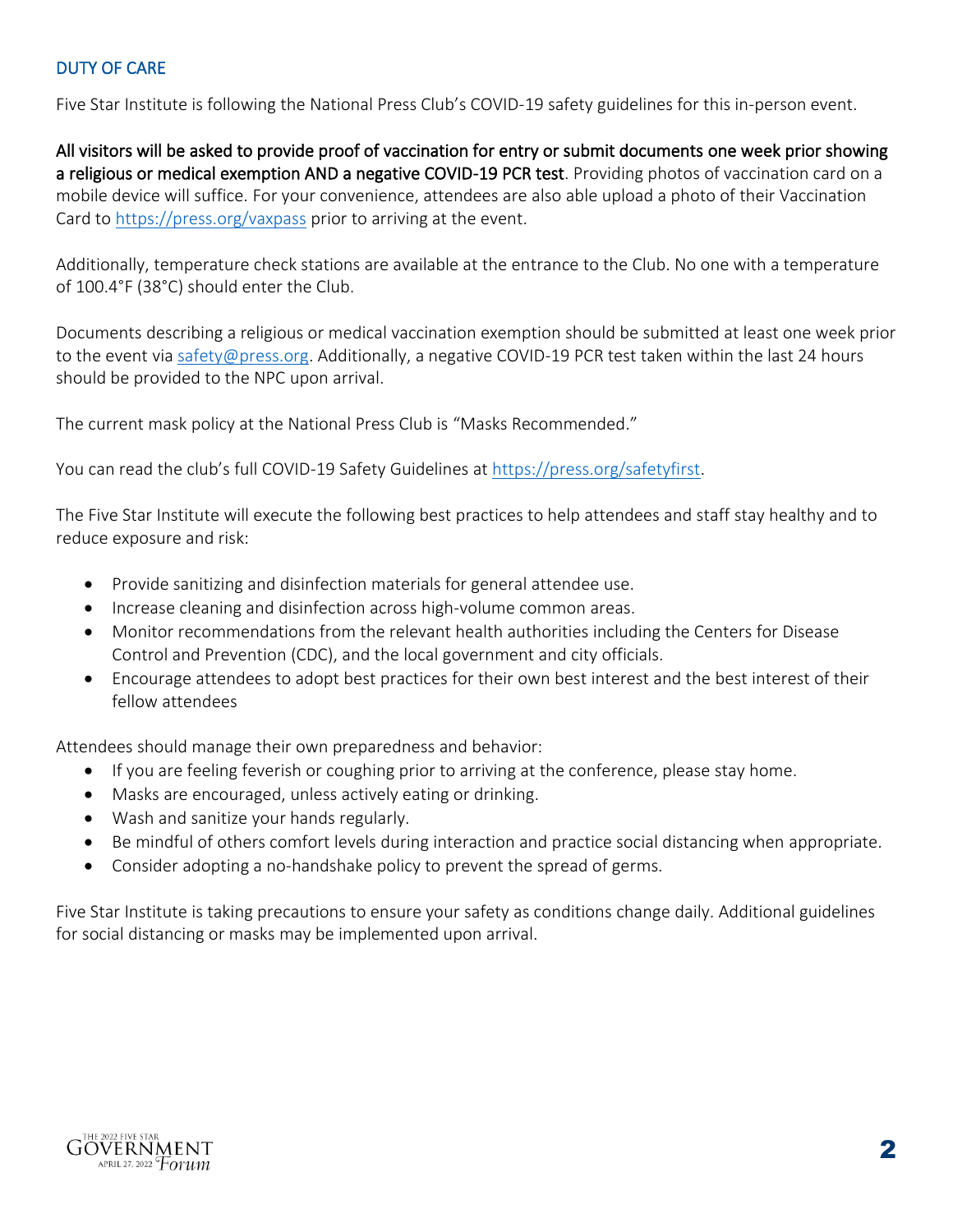# ON SITE REGISTRATION

The event registration & hospitality desk is located immediately outside the Ballroom.

#### Desk Hours:

| Wednesday, April 27 <sup>th</sup> | $\cdot$ 30 a.m. $-$ 3:00 p.m. |
|-----------------------------------|-------------------------------|

#### Event Badges

Upon arrival, please visit the registration desk to receive your event name badge. Badges are required for admission to all event activities & areas.

Please watch your email inbox for a separate email with an individual QR code custom to your event registration. For faster check in on-site, please save this QR code as an image on your mobile device or have the email handy so you can scan your QR code to receive your badge.

#### Hospitality Desk

The Five Star Events Team will happily assist you at any time throughout the program. The hospitality desk will be available throughout the event to provide general assistance and handle any special requests you may have. We look forward to serving you.

#### WI-FI

Complimentary Wi-fi, presented by MCS, is available to all conference attendees throughout the event function space. To connect, look in the network list for FSGF2022 and enter the password MCS360GF when prompted.



## AGENDA

#### Event Showguide

Preview the official [Event Showguide](https://thefivestar.com/wp-content/uploads/2022/04/FSGF_2022_Showguide.pdf?__hstc=186818743.0c22b8d9b47411d9f93634551e19014d.1649753584609.1649943949705.1650402743510.4&__hssc=186818743.1.1650402743510&__hsfp=2908152596) to learn about the event's agenda, amenities, conference partners and more.

#### General Sessions

View the [Five Star Government Forum Agenda](https://www.fivestargovernmentforum.com/gf2022/agenda) to get a snapshot of all the education opportunities planned for the event. Session seating is available on a first-come, first-served basis.

#### Meal Functions

All general meal functions will be held in the Ballroom and will be served buffet style.

Hours: Breakfast served from 8:00 – 9:30 a.m. Lunch served from  $12:15 - 1:15$  p.m. Coffee, soda, and water will be available in the Ballroom continuously throughout the day.

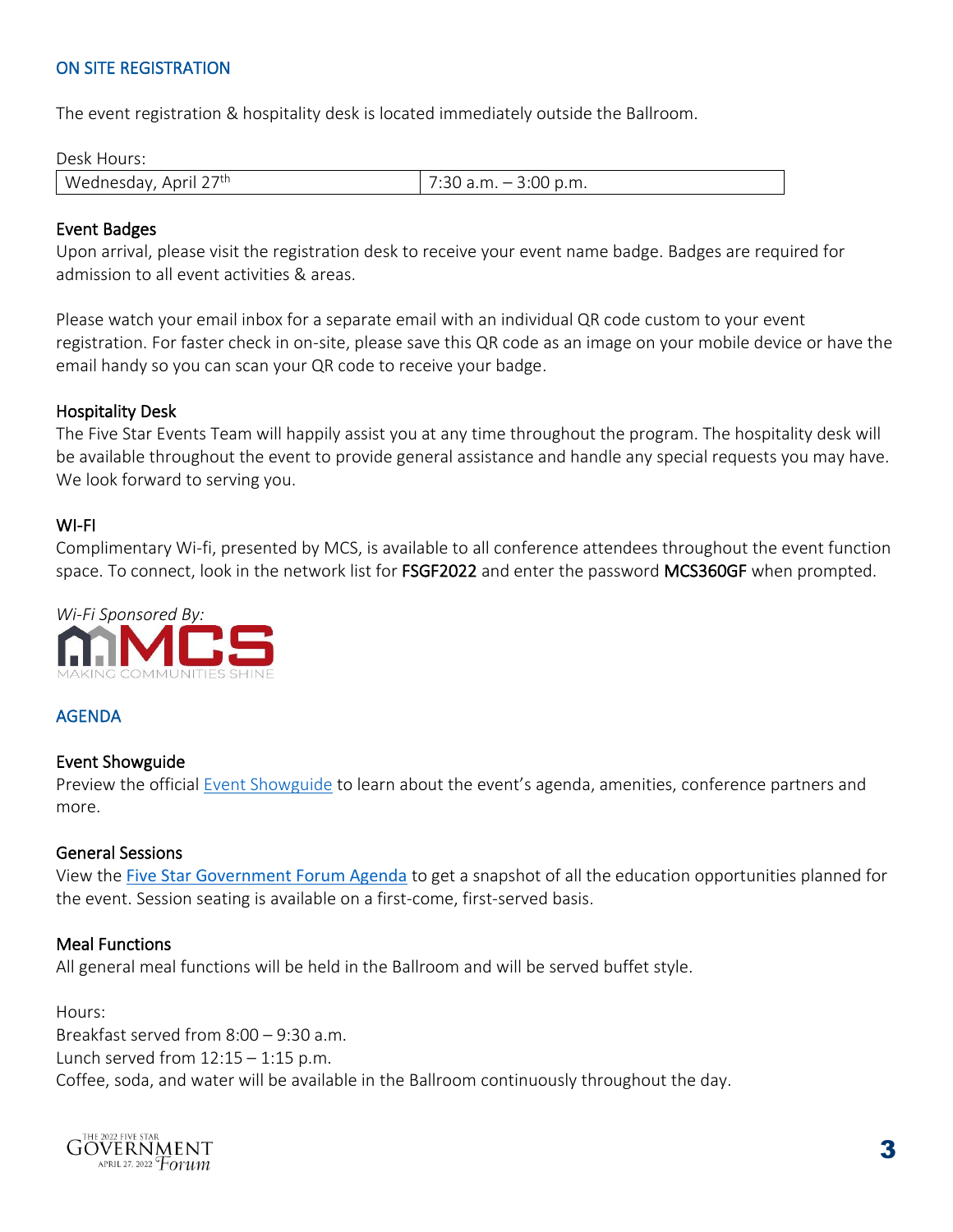#### NATIONAL PRESS CLUB

The event will be held in the 13th Floor Ballroom at the National Press Club (NPC) located at [529 14th Street](https://www.google.com/maps/place/National+Press+Club/@38.8969531,-77.0316928,15z/data=!4m5!3m4!1s0x0:0x7114f4d287f8aeed!8m2!3d38.8969531!4d-77.0316928)  [NW, Washington, DC 20045.](https://www.google.com/maps/place/National+Press+Club/@38.8969531,-77.0316928,15z/data=!4m5!3m4!1s0x0:0x7114f4d287f8aeed!8m2!3d38.8969531!4d-77.0316928)

#### Hours of Operation

Monday - Saturday: 7:00 a.m. – 11:00 p.m.

#### Parking & Transportation

#### Arrive By Metro:

- − Take Metro to Metro Center.
- − Take the 13th Street Exit, take escalator to 13th Street; you should be at the corner of 13th and G Streets.
- − Walk one block south to F Street.
- − Turn right (West) and walk one block to 14th Street
- − Turn left and walk downhill to the National Press Building lobby.
- − Enter and take the elevators to the 13th Floor

#### Self-Parking:

The National Press Club has a partnership with SpotHero, the nation's leading parking reservation app, to allow visitors to purchase 100% guaranteed reserved parking passes around the National Press Club with rates up to 50% off drive-up. To reserve your parking spot, visit [The National Press Club SpotHero Parking](https://spothero.app.link/ts1p2NqSe1?kind=destination&id=45809&$3p=a_hasoffers&$affiliate_json=http%3A%2F%2Ftracking.spothero.com%2Faff_c%3Foffer_id%3D1%26aff_id%3D1065%26format%3Djson)  [Page](https://spothero.app.link/ts1p2NqSe1?kind=destination&id=45809&$3p=a_hasoffers&$affiliate_json=http%3A%2F%2Ftracking.spothero.com%2Faff_c%3Foffer_id%3D1%26aff_id%3D1065%26format%3Djson) and book a spot with rates up to 50% off drive-up.

#### Valet Parking:

Valet Parking is available at the JW Marriott hotel (next to the Press Club) or the Willard Hotel (across the street from the Press Club).

#### National Press Club Entry Information

#### COVID-19 Policy

All visitors will be asked to provide proof of vaccination for entry or submit documents one week prior showing a religious or medical exemption AND a negative COVID-19 PCR test. Providing photos of vaccination card on a mobile device will suffice. For your convenience, attendees are also able upload a photo of their Vaccination Card to<https://press.org/vaxpass> prior to arriving at the event.

Additionally, temperature check stations are available at the entrance to the Club. No one with a temperature of 100.4°F (38°C) should enter the Club.

Documents describing a religious or medical vaccination exemption should be submitted at least one week prior to the event vi[a safety@press.org.](mailto:safety@press.org) Additionally, a negative COVID-19 PCR test taken within the last 24 hours should be provided to the NPC upon arrival.

For more information on visiting The National Press Club, visit [https://press.org/visit-us.](https://www.press.org/visit-us)

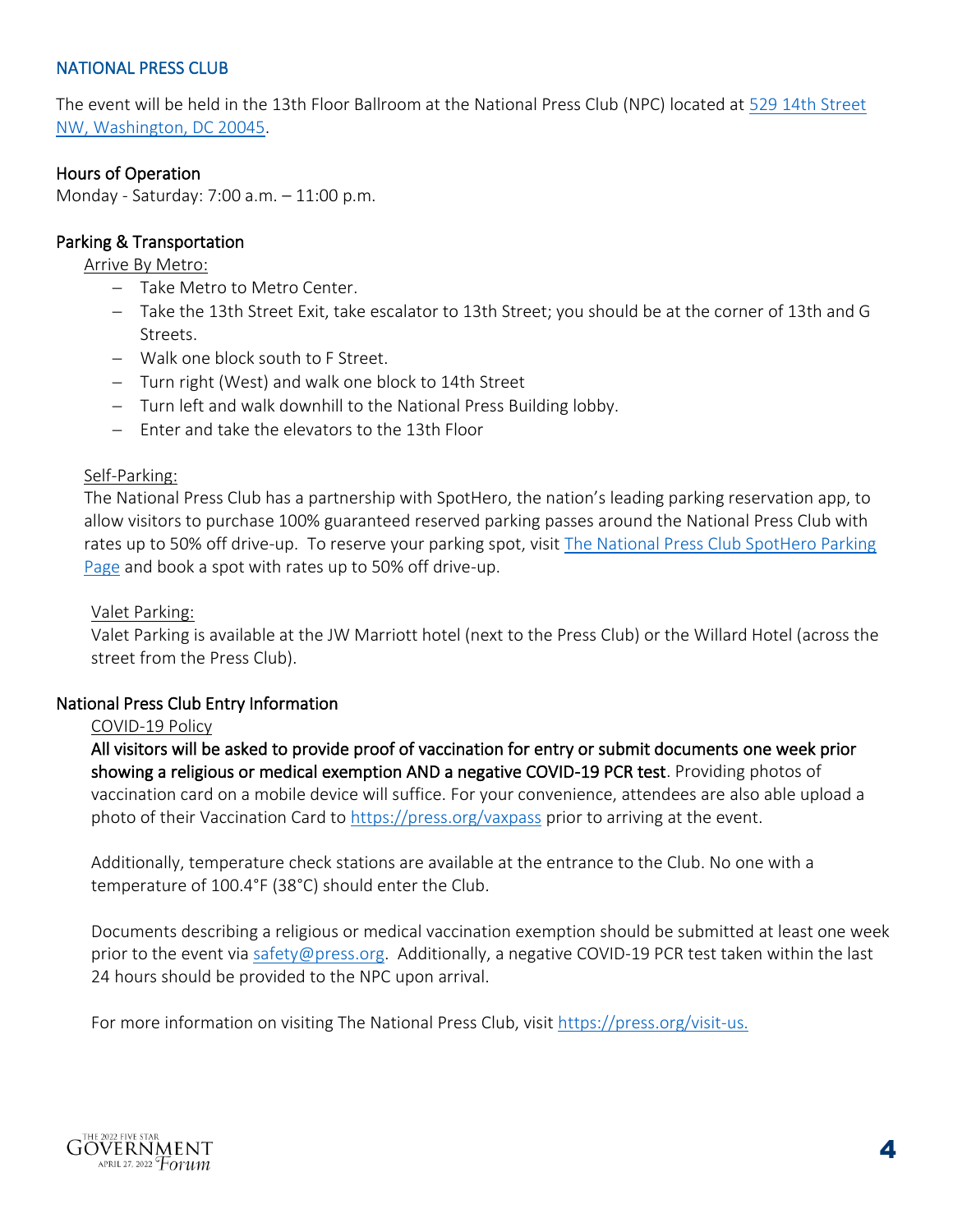#### **Security**

The National Press Club is a secure facility. All attendees/staff must have a valid QR code to pass through security gates at the entrance of the club to attend the event.

Please present the Access Code below on your mobile device at the turnstiles located on the 13<sup>th</sup> floor of the Press Club to enter.



# TRAVEL TIPS

#### Air

We encourage you to reconfirm any air travel directly with the airlines 24 hours prior to departure in the event schedule changes have occurred. On your designated travel day, it is recommended that you arrive at the airport at least 1.5 hours in advance of your departure time due to increased TSA wait times.

Should air travel issues impact your event attendance, please reach out to us at Events@TheFiveStar.com.

## Baggage

Domestic baggage fees will vary by carrier. You can review these charges online based on carrier or upon your arrival at the airport. Please note: There is a weight limit on baggage. See your carrier website for additional information.

All medications should be brought in your carry-on. Do not pack necessary medications in your checked bags.

## Ground Transportation

Car Rentals Regan National Airport:<https://www.flyreagan.com/parking-transportation/rental-cars>

#### Taxi

Service is on a first-come, first-served basis. A DCA Taxi Dispatcher is available at designated taxi stands to ensure you are placed with a taxi. For more information, visit [https://www.flyreagan.com/parking](https://www.flyreagan.com/parking-transportation/taxi-service)[transportation/taxi-service.](https://www.flyreagan.com/parking-transportation/taxi-service)